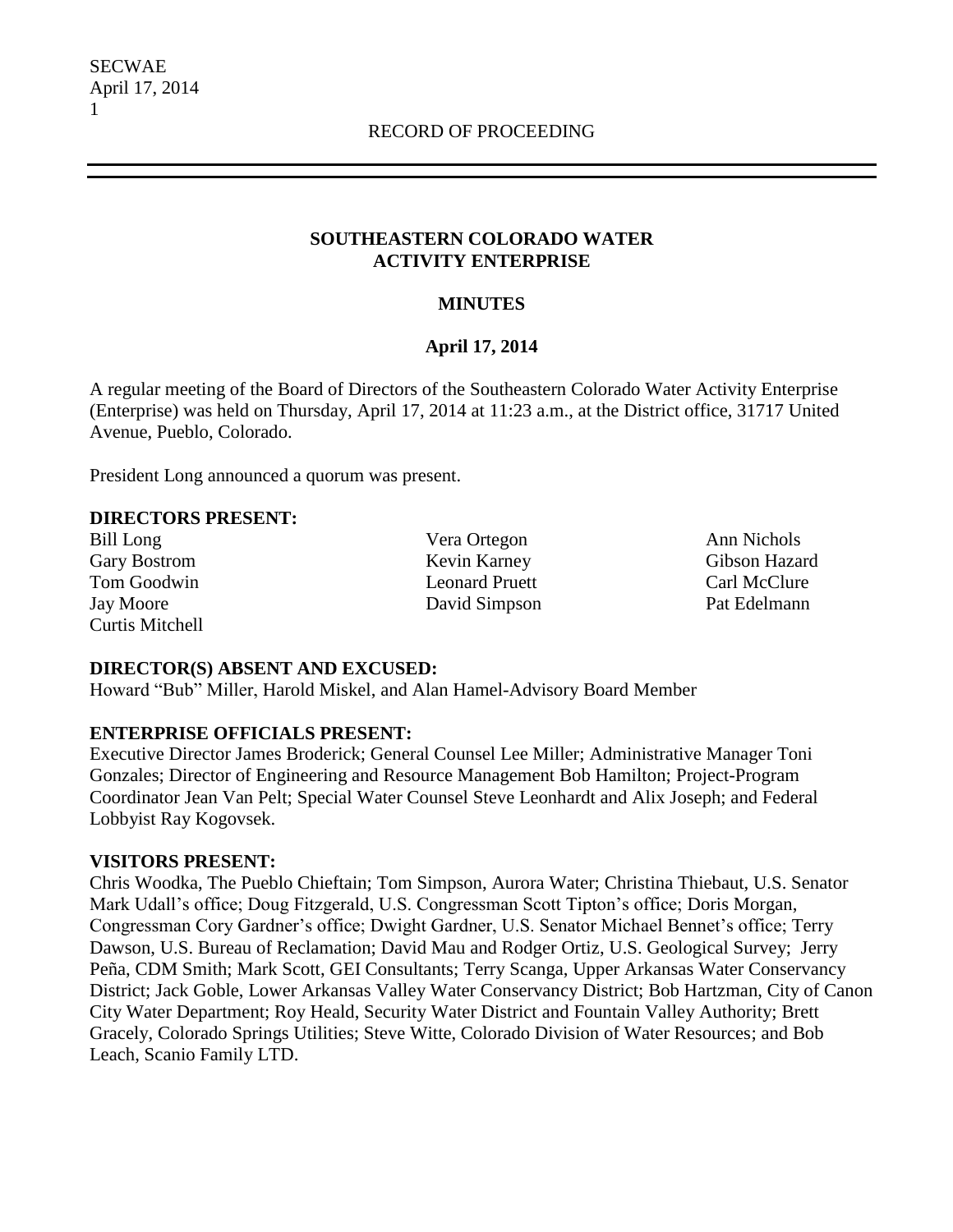### **APPROVAL OF MINUTES:**

President Long said the minutes of the March 20, 2014 Board meeting were posted to the Board website for review, and if there were any corrections or additions. Hearing none, Mrs. Ortegon moved, seconded by Dr. Moore, to approve the minutes. Motion unanimously carried.

## **FINANCE COMMITTEE REPORT:**

Treasurer Nichols reported the financial statement for March 2014 was posted to the Board website for review. Treasurer Nichols moved, seconded by Dr. Moore, for acceptance of the March 2014 financial statement and payment of the April 2014 bills. Motion unanimously carried.

### **CONSENT ITEMS:**

None

## **PRESENTATIONS:**

FEDERAL LEGISLATION

Mr. Broderick reported Christine Arbogast was unable to be present, she provided the following report which Mr. Broderick presented:

Since the release of the Administration's disappointing budget request for the Arkansas Valley Conduit (AVC), we have been working diligently with the congressional delegation on not only FY '15, but ahead to FY '16, which is a budget in its early stages of formulation now.

Mr. Broderick, Bill McDonald, and Ray Kogovsek traveled to Washington, D.C. in early April and met with both Senate offices as well as Congressmen Tipton and Gardner's offices.

Since then, we have formulated a strategy which seeks to give Reclamation the ability to direct more than the \$500,000 in the Administration's budget request. As we have said many times before, we are lucky to have the full support of our elected officials.

The appropriations season was kicked off with promises by committee chairmen to follow the regular path by marking up and passing individual appropriations bills. The House subcommittee chair has a primary election on May 9 and has announced he will not schedule a markup of the bill until after that primary. In the Senate, the chair is Diane Feinstein of California, who is working on an authorization bill to address Central California's drought issues. It is assumed at this point that she will not mark up her subcommittee's appropriations bill until after the Senate has passed her drought relief authorization bill.

The water community is very focused at this time on preliminary release of the rulemaking regarding the Clean Water Act, which seeks to clarify the act's authority after years of congressional attempts to do so failed. The early announcement has not generally been met with support from water providers and many water users. EPA has not yet started the clock on the 90-day comment period but that is expected soon.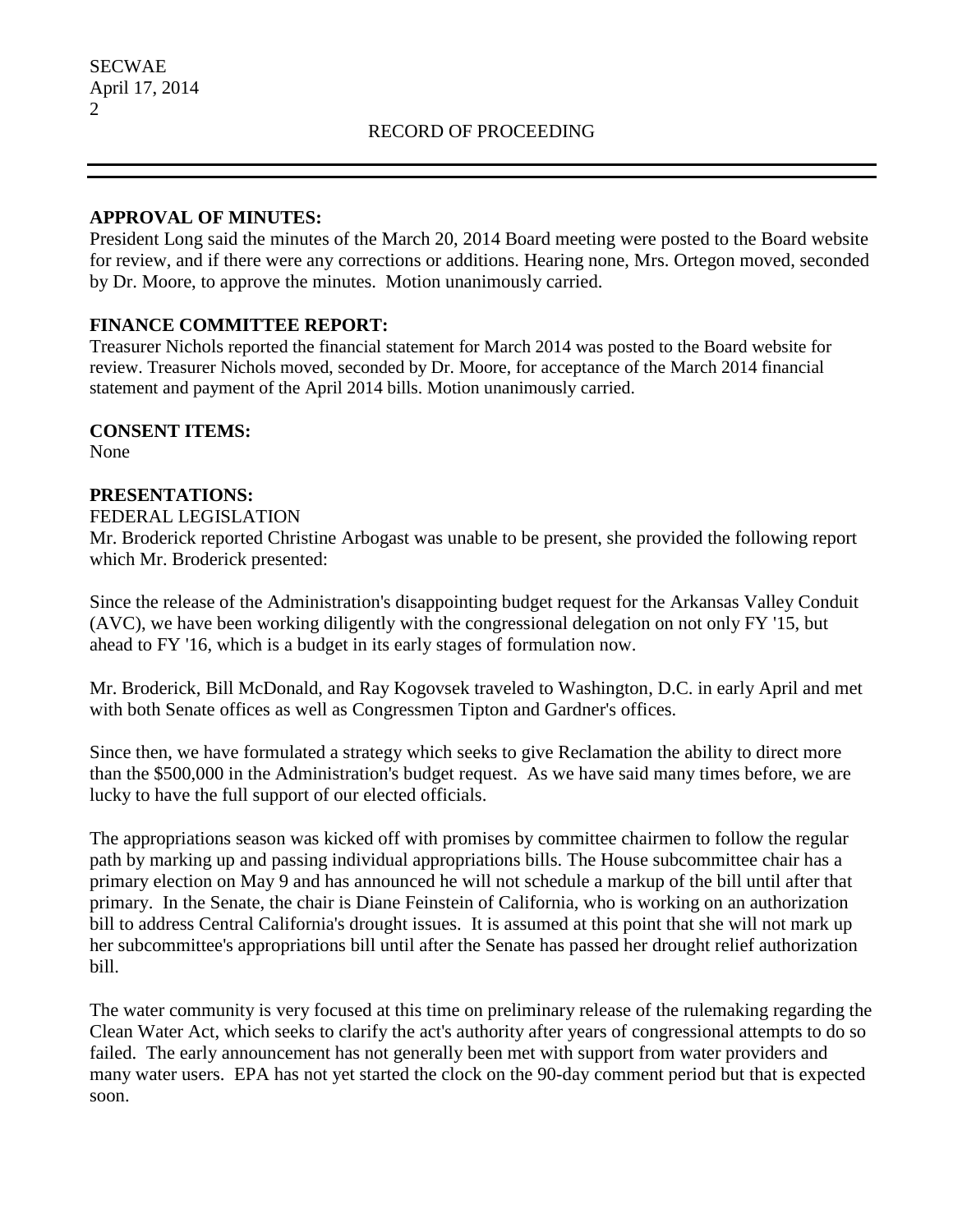In the meantime, the EPA Administrator has appeared before several congressional committees and when the rule has been criticized, she has said "if we got it wrong, let's fix it." We are working through other organizations, including the National Water Resources Association, to offer substantive criticism and possible solutions. There will no doubt be bills introduced in Congress and attempts made to withhold funding for implementation of the proposed rule.

# AVC AND EXCESS CAPACITY MASTER CONTRACT UPDATE

Mr. Broderick reported Reclamation has approximately \$3.1 million available for FY 2014. There is an estimated \$2.1 million obligated for AVC work, but not expended in earlier fiscal years and thus carried forward, and there is \$1 million appropriated by Congress for FY 2014. It is staff's understanding that nearly all of this \$3.1 million will be expended by the end of this fiscal year. The District will seek a total appropriation of 3.5 million for FY 2015 for the AVC feasibility design work. This is an additional \$3 million to the \$500,000 already included in the FY 2015 budget.

Reclamation has agreed to proceed with negotiations on the use of Board of Water Works of Pueblo's Whitlock Treatment Plant and the joint use pipeline with a reduced amount of funding. This would enable the project to move forward at a hastened pace. Negotiations are scheduled to begin this summer.

Reclamation has provided the District with a cost and planning schedule to review and to provide comments. The cost and planning schedule includes a breakdown for design, procurement, construction, and construction management by contract.

A meeting is scheduled for April 21, 2014 with Reclamation to discuss the alignment of the AVC.

# **ACTION ITEMS:**

# RESTORATION OF YIELD (ROY)(Case No. 06CW120)

Mr. Leonhardt reported the Enterprise Board authorized legal counsel to join with the other coapplicants (the Board of Water Works of Pueblo and the Cities of Colorado Springs, Aurora, and Fountain) to file the application in this case in late 2006, and approved a stipulation with the City of Rocky Ford in June 2013 and a stipulation with the Arkansas River Outfitters Association in August 2013. The Board previously approved a related intergovernmental agreement (IGA) with the co-Applicants and the City of Pueblo in 2004.

The applicants (also known as the ROY participants) are parties to the 2004 six-party IGA with the City of Pueblo, which provides for the ROY participants to forego certain diversions to maintain specified flow levels on the Arkansas River through Pueblo. They can then recover the foregone yield through downstream storage, followed by exchanges to upstream storage (mainly Pueblo Reservoir) when the flows are sufficient. The application seeks appropriative rights of exchange of Foregone Diversions (within the meaning of the six-party IGA) through the reach of the Arkansas River from its confluence with Timpas Creek, in Otero County, upstream to Pueblo Reservoir.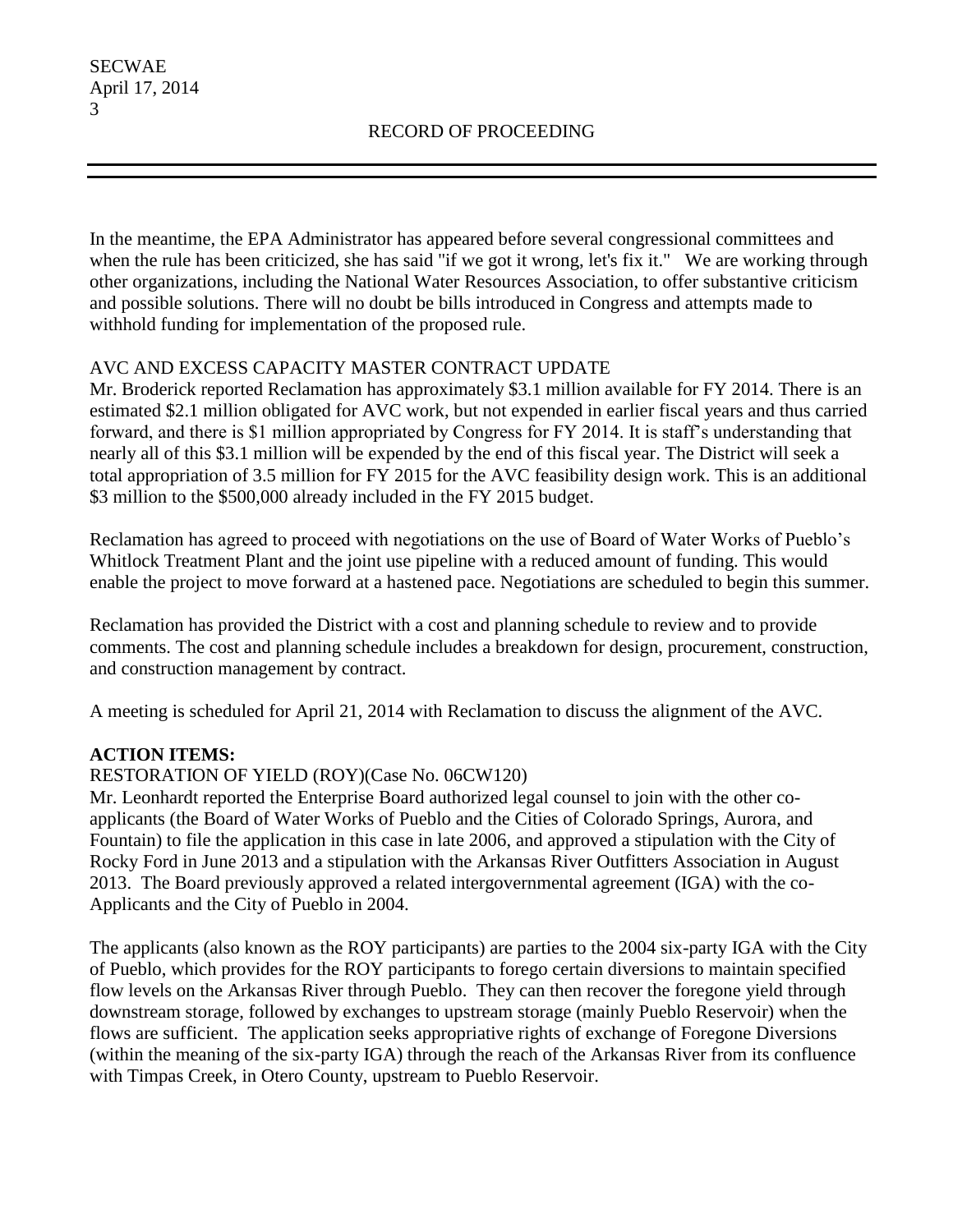The co-applicants circulated a proposed decree and supplemental engineering on March 14, 2014. The application and earlier proposed decree had listed Turquoise, Twin Lakes, and Clear Creek Reservoirs as additional exchange-to points in this case, but the co-applicants removed those facilities from the March 14, 2014 proposed decree. The co-applicants' decision to remove the upstream storage facilities from this case facilitated the proposed stipulations with Canon City, Florence, and Round Mountain.

The March 14, 2014 proposed decree contains appropriate terms and conditions on the operation of the exchange in paragraph 15, including revised language on the co-applicants' use of Pueblo Reservoir in subparagraph 15.9. With the removal of the upstream facilities from the proposed decree, terms and conditions related exclusively to the exchange reach above Pueblo Reservoir were also removed from the proposed decree.

Mr. Leonhardt recommended the Board approve simple standard stipulations by which Canon City, Florence, and Round Mountain will consent to entry of a decree in the form of co-applicants' March 14, 2014 proposed decree. The attorney for Canon City, Florence, and Round Mountain has approved the stipulations, and the co-applicants' attorneys are circulating the stipulation for signature. If the stipulations are executed, five parties, including Canon City, Florence, and Round Mountain, will have fully settled their participation in this case.

Mr. Hazard moved, seconded by Mr. Simpson, to authorize legal counsel to execute Stipulations with Canon City, Florence, and Round Mountain and the co-applicants', consenting to entry of the coapplicants' proposed ruling dated March 14, 2014. Motion unanimously carried.

# **INFORMATIONAL ITEMS:**

The Board was provided written material on the following topics, which were posted to the Board website:

• AVC and Excess Capacity Master Contract Update

# **EXECUTIVE SESSION**

Lee Miller reported a request has been made for the Southeastern Colorado Water Activity Enterprise to enter Executive Session for the purpose of:

Discussion with legal counsel on the Return Flow Exchange Application (Case No. 01CW151, Water Division 2)

Pursuant to:

- $\Box$  C.R.S. §24-6-402(4)(b): (Conferences with an attorney for the local public body for the purposes of receiving legal advice on specific legal questions)
- $\Box$  C.R.S. §24-6-402(4)(e): (Determining positions relative to matters that may be subject to negotiations; developing strategy for negotiations; and instructing negotiators)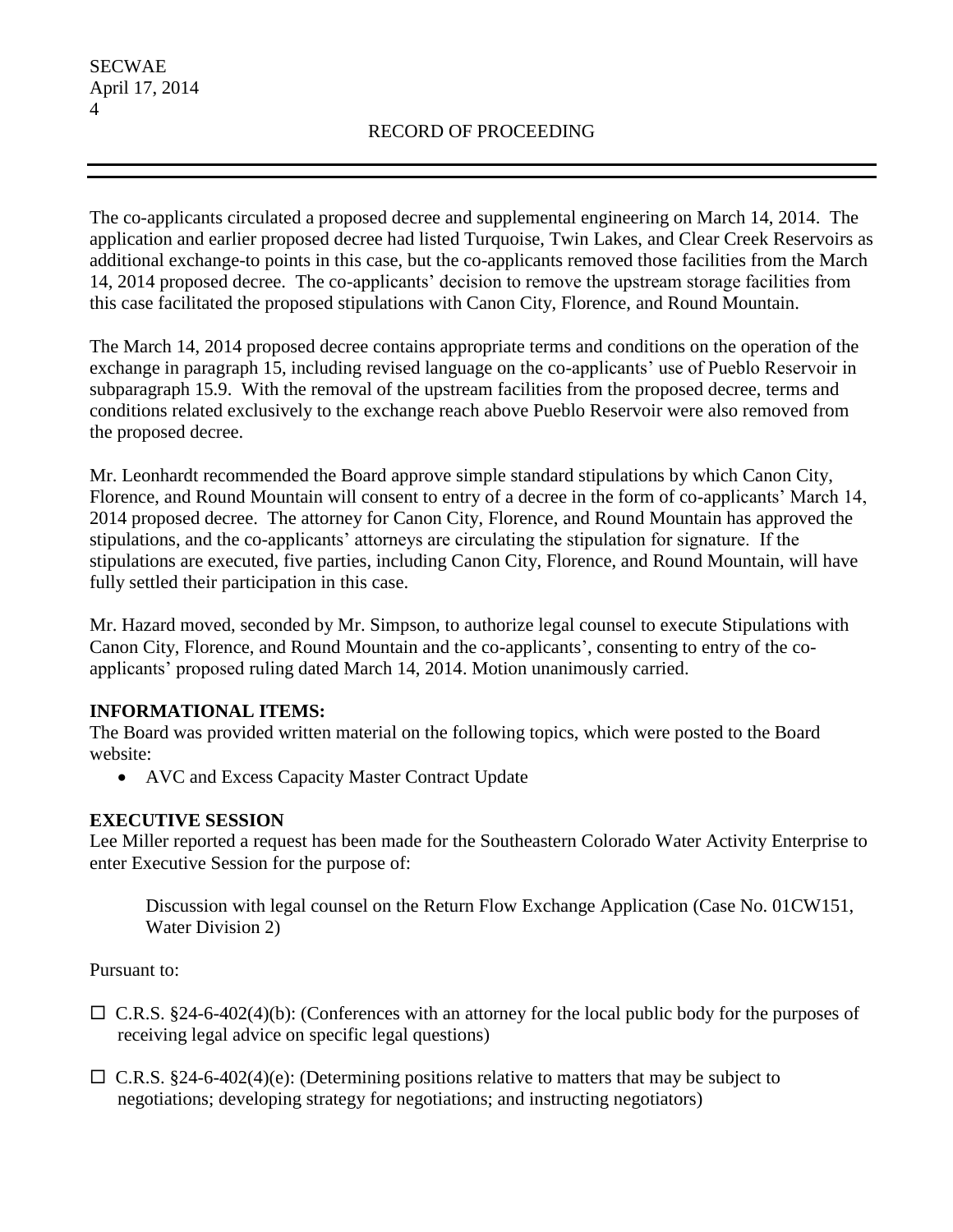The presence of the following persons is requested at this Executive Session:

- 1. Non-Excused Board Members (state for the record any who are excused)
- 2. Executive Director
- 3. General Counsel
- 4. Special Water Counsel
- 5. Director of Engineering and Resource Management

Minutes will be electronically recorded as required by the Colorado Open Meeting Act.

Dr. Moore moved, seconded by Mr. Goodwin, to enter into Executive Session. Motion unanimously carried. The Enterprise entered into Executive Session at 11:53 a.m., and reconvened the regular Enterprise meeting at 12:50 p.m.

## **REPORT OUT OF EXECUTIVE SESSION**

Alix Joseph reported the Board received legal advice regarding the Return Flow Exchange Application (Case No. 01CW151, Water Division 2).

It was recommended that the Board appoint a committee of Bill Long, James Broderick, and Lee Miller to approve a settlement with Catlin Canal Company, subject to Board ratification. Mr. Goodwin moved, seconded by Mr. Bostrom to approve the recommendation. Motion unanimously carried.

### **OTHER BUSINESS MATTERS:**

President Long asked if there were any other matters to come before the meeting, and hearing none, adjourned the meeting at 12:51 p.m.

Respectfully submitted,

Toni Gonzales Administrative Manager \_\_\_\_\_\_\_\_\_\_\_\_\_\_\_\_\_\_\_\_\_\_\_\_\_\_\_\_\_\_\_

Secretary